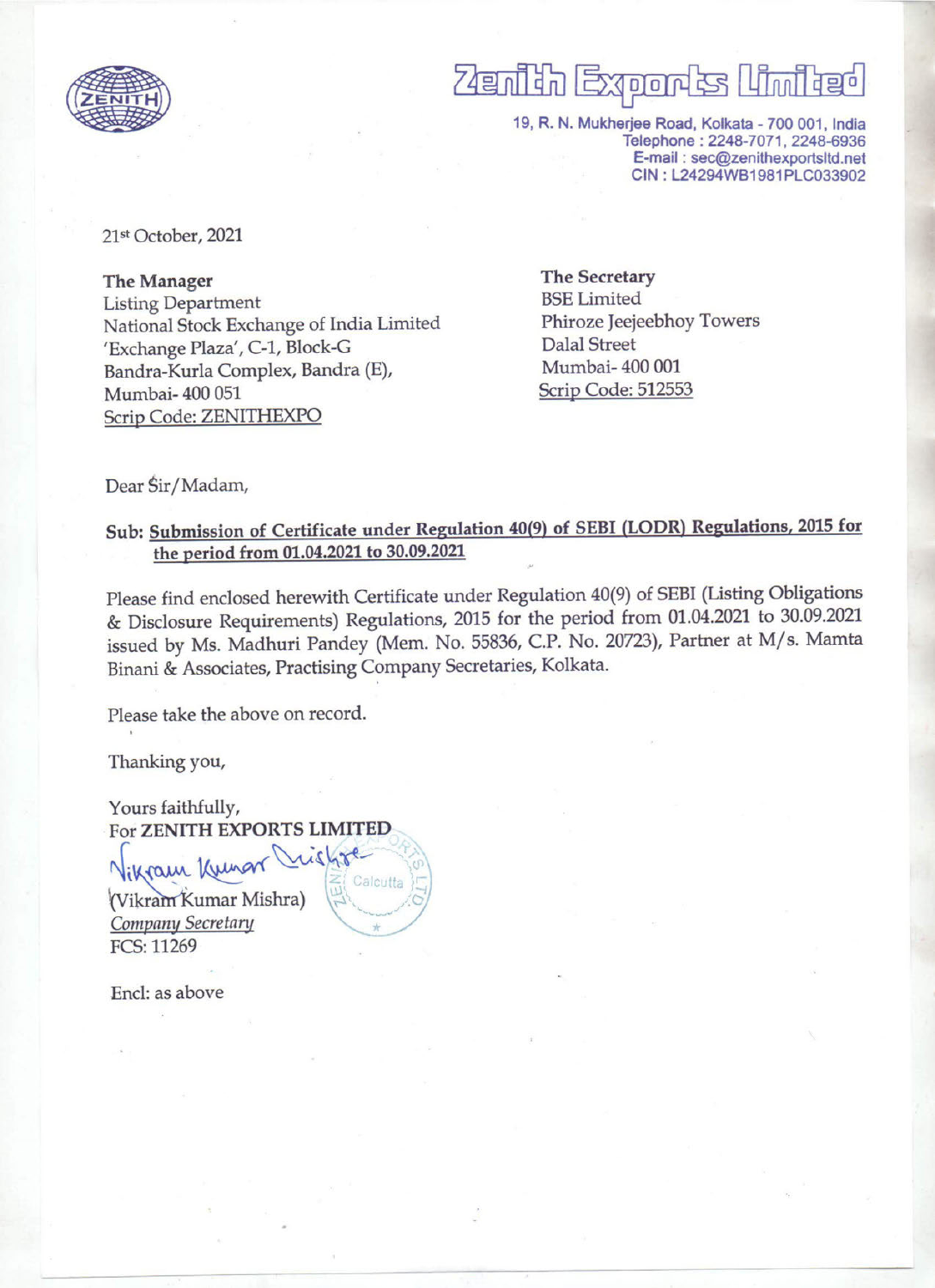

Mr. Vikram Kumar Mishra<br>Zenith Exports Limited and Dated: 21.10.2021 19, R.N. Mukherjee road Kolkata- 700001

## Sub: Regulation 40(9) of the SEBI (Listing Obligations and Disclosure Requirements) Requlation. 2015

Dear Sir,

the contract of the contract of

Please find enclosed herewith the Certificate under Regulation 40(9) of the (Listing Obligations and Disclosure Requirements) Regulation, 2015 of Zenith Exports Limited for the half year ended 30<sup>th</sup> September, 2021, for e Dear Sir,<br>
Please find enclosed herewith the Certifice<br>
Obligations and Disclosure Requireme<br>
Limited for the half year ended 30<sup>th</sup> Septemb<br>
1) National Stock Exchange of India Lim<br>
2) Bombay Stock Exchange dimited<br>
3) Z

- 1) National Stock Exchange of India Limited
- 2) Bombay Stock Exchange Limited
- 3) Zenith Exports Limited

We value your patronage and are committed to provide you best in class services.

Thanking You Yours Faithfully

For Mamta Binani & Associates

Practising Company Secretaries

MAMTA BINANI & ASSOCIATES Partner

Madhuri Pandey C.P. No.: 20723 ACS No.: 55836 UDIN: A055836C001 233397

Date: 21.10.2021 Place: Kolkata





2, Hare Street, 2nd Floor, Nicco House, Kolkata 700001, West Bengal, India

l, India<br>dassociates.<br>} <sup>E</sup>: mamtabinaniandassociates @ gmail.com, W : www.mamtabinaniandassociates.com

P : 033 2213 2045, 4004 1650; M : 98310 99551; Follow me on HE

the control of the control of the control of the control of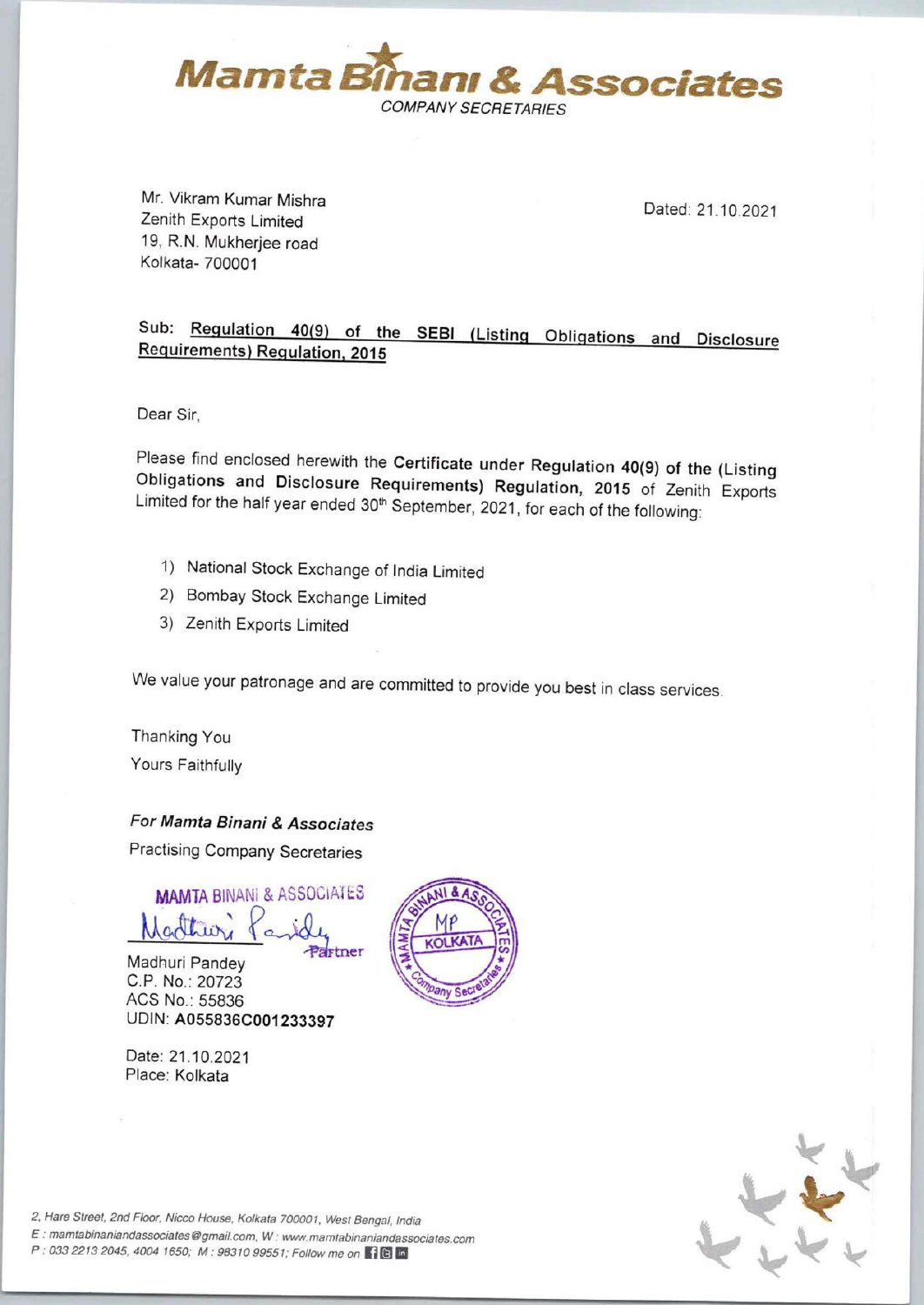

The Secretary, National Stock Exchange of India Limited Exchange Plaza Plot no. C/1, G block Bandra Kurla Complex Bandra (East) Mumbai- 400051

The Secretary Bombay Stock Exchange Limited Phiroze Jeejeebhoy Towers, 17th floor Dalal street Mumbai- 400001

### Sub: Regulation 40(9) of the SEBI (Listing Obligations and Disclosure Requirements) Requlation, 2015

Please find enclosed herewith the Certificate (one copy) under Regulation 40(9) of the SEBI (Listing Obligation and Disclosure Requirements) Regulations, 2015 of Zenith Exports Limited for the half year ended 30<sup>th</sup> September, 2021.

Thanking You Yours Faithfully

### For Mamta Binani & Associates

**Practising Company Secretaries**<br>MAMTA BINANI & ASSOCIATER

artner

Marthur.

Madhuri Pandev C.P. No.: 20723 ACS No.: 55836 UDIN: A055836C001233397

Date: 21.10.2021 Place: Kolkata





2, Hare Street, 2nd Floor, Nicco House, Kolkata 700001, West Bengal, India

E: mamtabinaniandassociates@gmail.com, W: www.mamtabinaniandassociates.com

P: 033 2213 2045, 4004 1650; M: 98310 99551; Follow me on  $\Box$  to